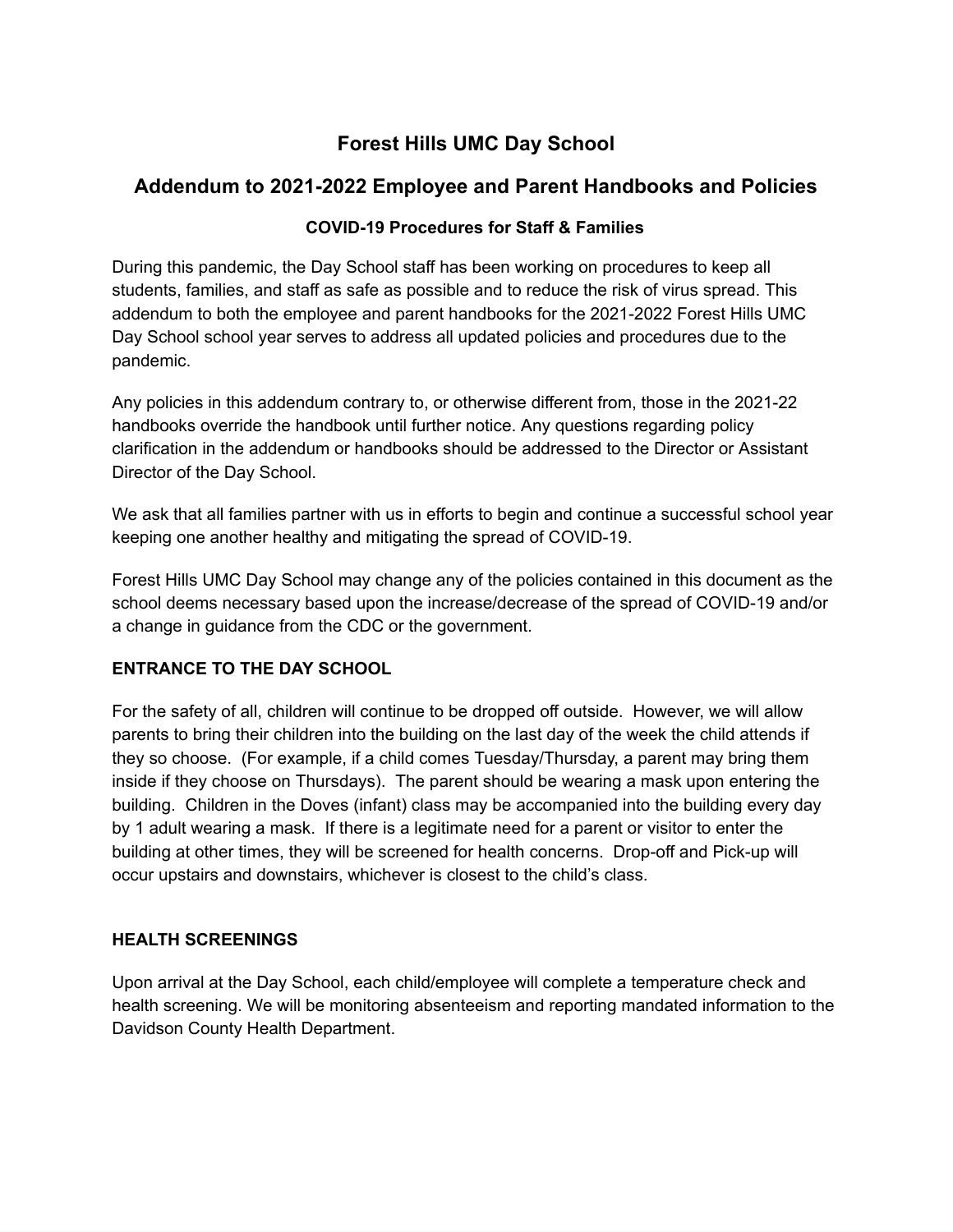## **Children/Staff WILL NOT be able to attend/work if s/he:**

- 1. Has a temperature of 100.4 or higher. In this case, the Day School will not be able to provide care/work until s/he has been **fever free WITHOUT MEDICATION for 72 hours (3 full days).**
- 2. Displays COVID-19 signs or symptoms that may include a persistent cough, shortness of breath, and/or a sore throat, chills, muscle aches, runny nose, sneezing, headache, nausea, vomiting, and diarrhea.
- 3. Has been around someone in the last 10 days with a confirmed case of COVID-19, is under investigation for COVID-19, or is ill with a respiratory illness.
- 4. Any child or staff member who has an immediate family member who has tested positive for COVID-19 will be asked to not attend school for 10 days from the point of last exposure as defined by the Department of Health: either the point at which the sick person was completely isolated from the rest of the family or 10 days from the date that person was tested. **Families will continue to be billed during this period.**
- 5. If one sibling has a fever or any of the symptoms listed above, the other siblings will also be sent home and will not be permitted to return until all siblings are fever and symptom free **WITHOUT MEDICATION for 72 hours.** Exceptions to sibling attendance may be made by the Director or Assistant Director of the Day School on a case-by-case basis and with input from a physician.

### **MASKS**

**Unvaccinated staff members will wear masks when in close-contact with others in the Day School. Children will not be required to wear masks, but may do so if the parent prefers.** They are also expected to continue social distancing outside of work, per government recommendations, to limit exponential germ exposure to students, families, and co-workers.

#### **MEAL AND SNACK POLICY**

Children over 12 months should bring a lunch from home, preferably in containers they can open (once old enough) and close. Water and milk will be provided as normal during the day in disposable cups. Children may come with a water bottle, as communicated by your class teacher. Hands will be washed and tables and chairs will be sanitized before and after use. Children staying for extended care will be given a snack at that time.

#### **TRAVEL**

At this time we will not be requiring staff members or children who have traveled to self-quarantine upon their return, but we do ask that they continue to practice safety measures such as social distancing and mask-wearing while traveling.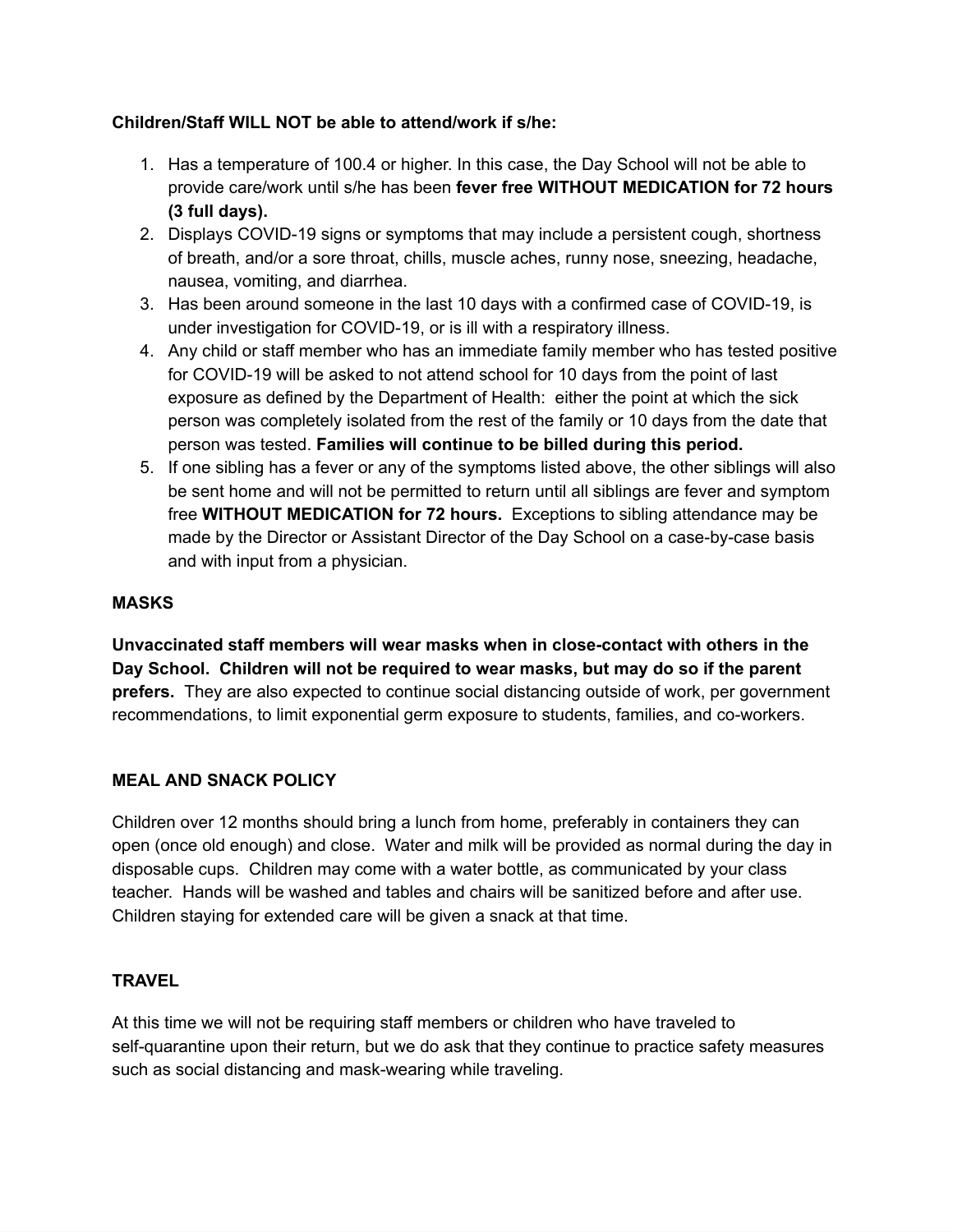### **MORNING DROP-OFF OF CHILDREN**

Vehicles should pull up to the Day School entrance closest to each child's class. All occupants should remain in the vehicle. A Day School staff member will meet the car to have the parent/guardian check the child in using Brightwheel on his/her personal phone, answering the screening questions. We will then ask the parent to step out of the vehicle and take the child out of the vehicle. All of the child's belongings should be in a single backpack which can easily be carried by the child or teacher. If the children will not be walking directly to their classroom, we will spray the child's hands with hand sanitizer. Once the child arrives to his/her classroom, s/he will wash their hands with soap and water. The children's temperatures will be taken once inside the building.

## **AFTERNOON PICKUP**

Vehicles should pull up to the same Day School entrance where they drop off in the morning and all occupants should remain in the vehicle. Please have a piece of paper with your child's name displayed in the window. **Pickup is from 1:45-2:00pm.** A Day School staff member will approach the vehicle and have the parent scan the child out with Brightwheel.

When the parent sees the child coming out of the building, they should step out of the vehicle, claim the child, and buckle the child into their seat.

If pick-up is needed prior to your designated time, the vehicle should pull up to the main Day School entrance and send a message through Brightwheel. You may also call the school office at 615-373-1728. We request you do not pick up during naptime, unless there is a special circumstance. Also, if you know you will be picking up early, please notify us ahead of time if possible, so we can be sure to be available to assist you.

If someone different from normal is picking up your child, please ensure they are listed as an "approved pickup" in Brightwheel and let us know so that we are prepared. Please also inform them that they will be required to show their drivers license to us upon arrival.

Late pickup fees as outlined in the handbook remain in effect.

#### **CLASSROOM PROCEDURES**

● Large group activities will be eliminated and classes will only be combined with other classes of the same age.

- Children will stay within the same group daily to help mitigate germs and support virus tracing efforts, as necessary.
- We will increase the distance between children during table work and lunch.